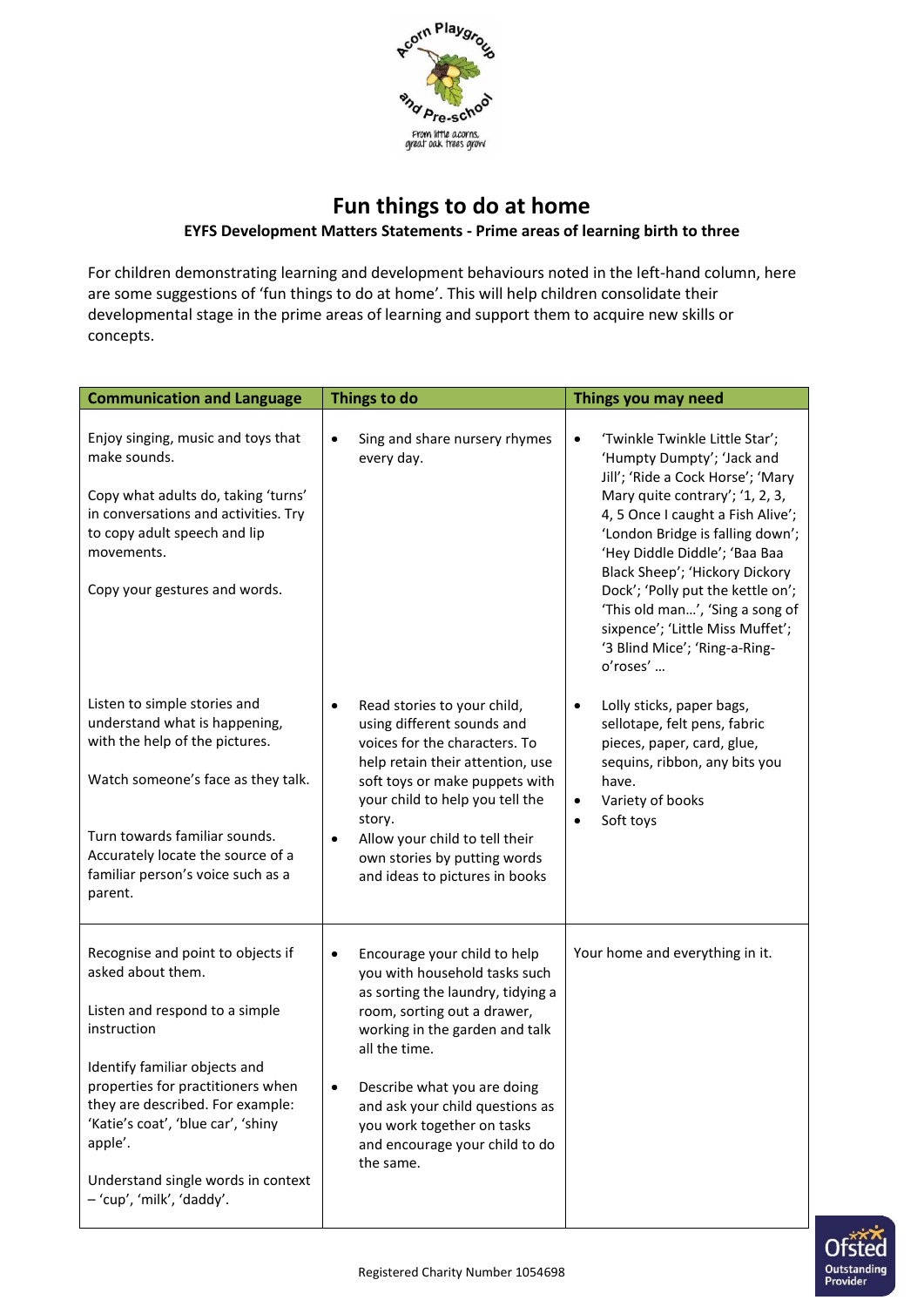| Listen to other people's talk with<br>interest, but can easily be<br>distracted by other things | ٠         | Make a simple sandwich with<br>your child explaining what you<br>are doing and what you will do<br>next                                 |  |
|-------------------------------------------------------------------------------------------------|-----------|-----------------------------------------------------------------------------------------------------------------------------------------|--|
| Understand simple questions about<br>'who', 'what' and 'where'                                  | $\bullet$ | Ask questions about what you<br>are doing together using<br>"who", "what", "where" and<br>"why" such as "who's that?" or<br>"Where is?" |  |

| <b>Physical Development</b>                                                                                                                                                                                                                                                                                                      | Things to do                                                                                                                                                                                                                              | Things you may need                                                                    |
|----------------------------------------------------------------------------------------------------------------------------------------------------------------------------------------------------------------------------------------------------------------------------------------------------------------------------------|-------------------------------------------------------------------------------------------------------------------------------------------------------------------------------------------------------------------------------------------|----------------------------------------------------------------------------------------|
| Pass things from one hand to the<br>other. Let go of things and hand<br>them to another person or drop<br>them.<br>Enjoy starting to kick, throw and<br>catch balls.                                                                                                                                                             | Play ball games such as<br>$\bullet$<br>football or passing the ball<br>back and forth                                                                                                                                                    | Large soft ball<br>$\bullet$                                                           |
| Build independently with a range of<br>appropriate resources.<br>Gradually gain control of their<br>whole body through continual<br>practice of large movements, such<br>as waving, kicking, rolling, crawling<br>and walking.<br>Fit themselves into spaces, like<br>tunnels, dens and large boxes, and<br>move around in them. | Make an obstacle course using<br>$\bullet$<br>cushions, chairs, clothes airers,<br>duvets, blankets, pillows and<br>encourage your child to move<br>around, over, under, between,<br>in different ways.                                   | Cushions, chairs, small tables,<br>$\bullet$<br>clothes airers, stools, pillows<br>etc |
| Walk, run, jump and climb - and<br>start to use the stairs<br>independently.<br>Enjoy moving when outdoors and<br>inside<br>Spin, roll and independently use<br>ropes and swings (for example, tyre<br>swings).                                                                                                                  | Take a trip to the local park<br>$\bullet$<br>and play together on the play<br>equipment. Show your child<br>how to safely use the<br>equipment.                                                                                          | <b>Local Park</b>                                                                      |
| Use large and small motor skills to<br>do things independently, for<br>example manage buttons and zips,<br>and pour drinks.<br>Develop manipulation and control.<br>Show an increasing desire to be                                                                                                                              | Play dress up and help your<br>$\bullet$<br>child to dress their teddies or<br>dolls with different types of<br>clothes such as coats, jumpers<br>and dresses, and different<br>types of fastenings, such as<br>buttons, Velcro and zips. | Soft toys or dolls and small<br>appropriately sized items of<br>clothing.              |